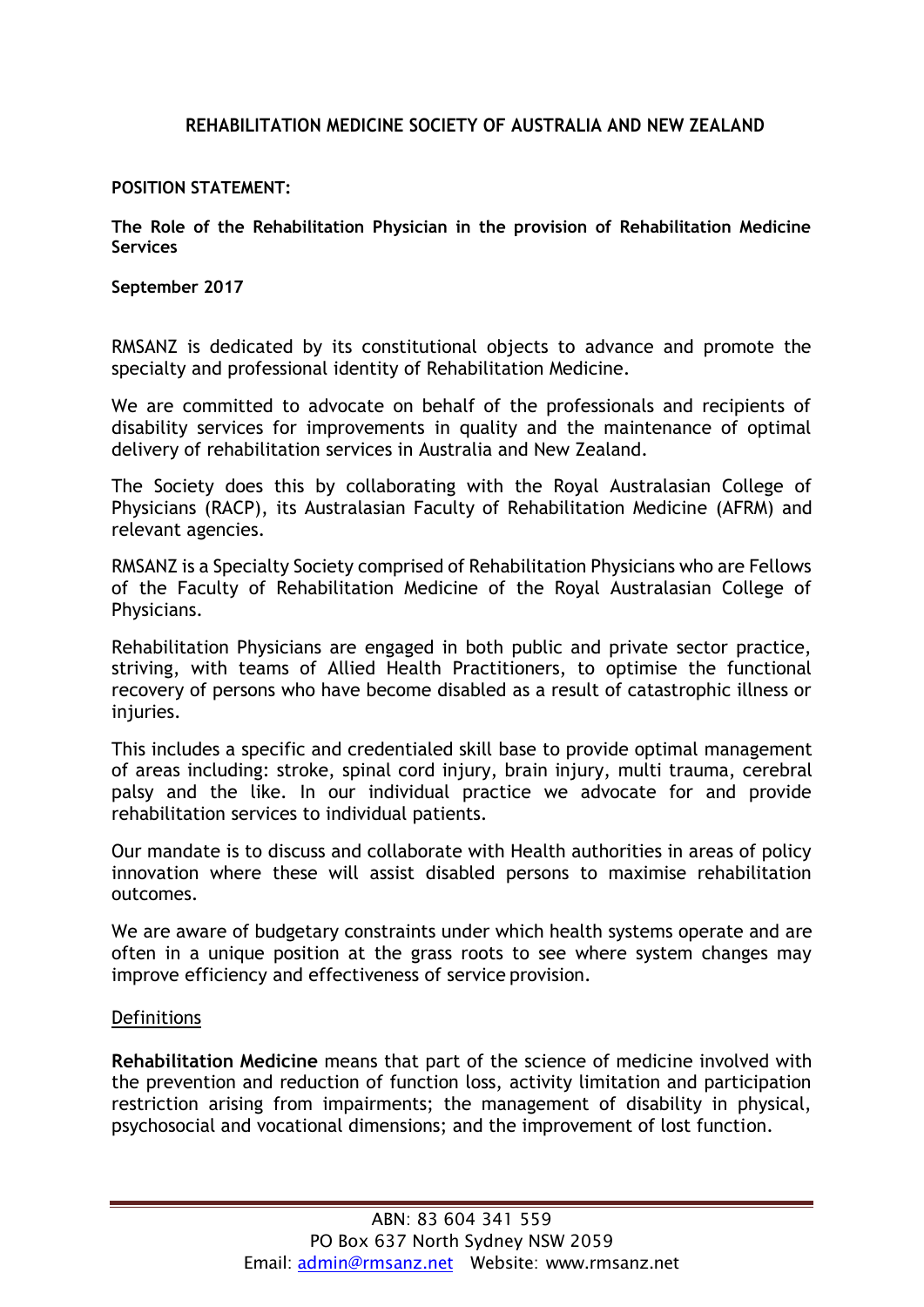A **Rehabilitation Physician** is a registered medical practitioner and Fellow of the AFRM whose practice is by referral and who, by training and experience in Rehabilitation Medicine is able to conduct expert evaluation and management of patients with impairments and disabilities.

A **Rehabilitation Medicine Service** is an identified unit of patient care providing comprehensive rehabilitation services for inpatients and non-inpatients as well as in the community, with each patient's clinical management being under the supervision of a Rehabilitation Physician.

The **Objects of the RMSANZ** are the following:

- a) to advance the practice of Rehabilitation Medicine;
- b) to promote and advance the study of Rehabilitation Medicine;
- c) to foster the highest standards of training, practice, teaching and research in the field of Rehabilitation Medicine;
- d) to promote, improve, encourage and provide education or training in Rehabilitation Medicine by instituting and conducting courses of study for the benefit of those desiring to increase and improve their knowledge of Rehabilitation Medicine and related disciplines to the highest possible level;
- e) to provide a forum for medical practitioners engaged in the practice of Rehabilitation Medicine and any of its special interests and related disciplines for the furtherance of standards of medical care and rehabilitation;
- f) to liaise with the AFRM and the RACP and other relevant bodies regarding training, certification and recertification programs, and to advance the purpose of any concluded agreement or understanding, whether binding or non-binding, with the RACP or the AFRM (or any successor body) as varied from time to time;
- g) from time to time, to liaise with and advise the AFRM (or any successor body) and the RACP and any of its boards and committees on matters concerning Rehabilitation Medicine;
- h) to nominate from time to time representatives, selected by the Directors, to the AFRM and RACP and any other relevant bodies for membership of the STCs or any other committees of those bodies as deemed appropriate by the Directors;
- i) to represent the views of Rehabilitation Physicians to other relevant bodies;
- j) to maintain ongoing liaison with Federal and State Governments of Australia, the New Zealand Government and other relevant bodies to promote the development of healthcare and disability programs for people with disability;